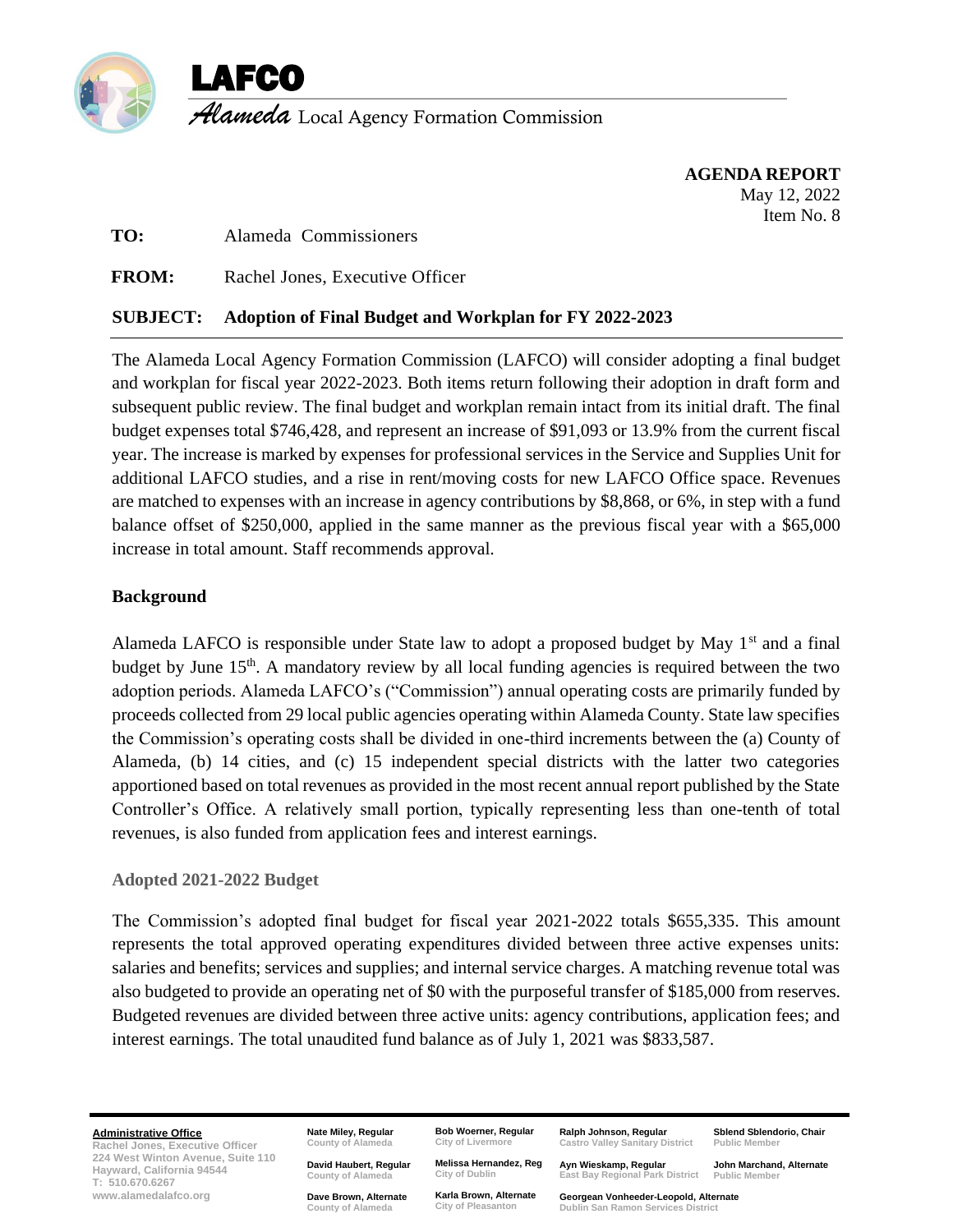

#### **Discussion**

This item is for the Commission to consider adopting a final (a) operating budget and (b) workplan for the upcoming fiscal year. Both items return to the Commission from their initial presentation and adoption in March and subsequent public review and comment period. This included providing direct notice to all 29 local funding agencies as required under statute. A summary of the proposed budget and accompanying work plan follows.

#### **Final Operating Budget for FY 2022-2023**

The final operating budget developed by the Executive Officer sets operating expenses at \$746,429; a net increase of \$91,094, or 13.9% from the current fiscal year. The operating expenses total, divided between labor and non-labor costs, are at an 54% to 40% split, with 6% dedicated to contingencies. Operating revenues match operating expenses and is covered by drawing down reserves consistent with the practice to help offset and phase sizable increases to agency contributions. The net effect would be an increase in contributions of \$26,094 or 6% from \$433,335 to \$459,429.

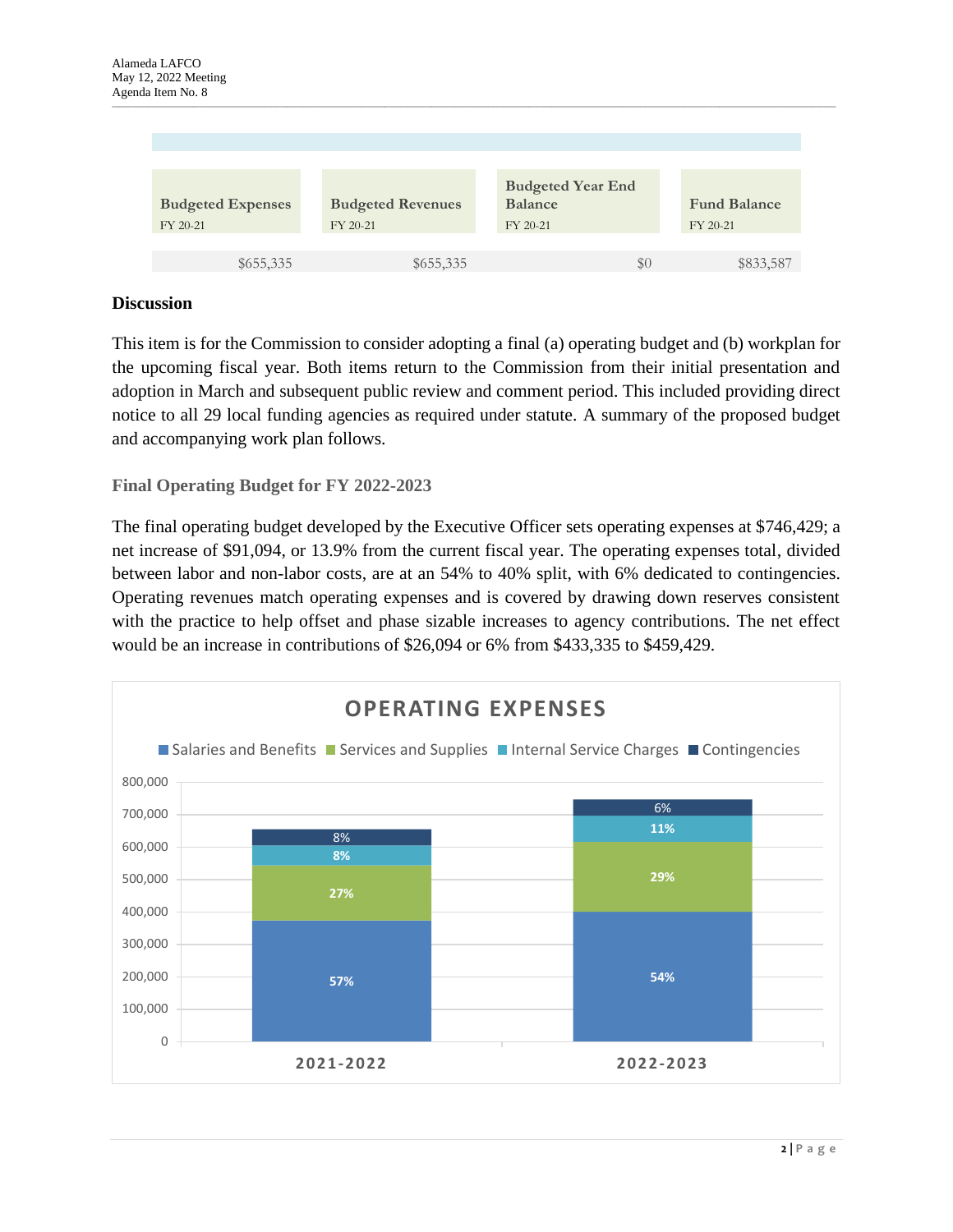#### **Operating Expenses**

The **Salaries and Benefits Unit** will increase by \$26,516 or 7.1% over the next fiscal year from \$373,975 to \$400,491. The unit covers labor costs tied to staffing 2.0 full-time employees: Executive Officer and Commission Clerk. Notable adjustments proposed may be reviewed below.

*\_\_\_\_\_\_\_\_\_\_\_\_\_\_\_\_\_\_\_\_\_\_\_\_\_\_\_\_\_\_\_\_\_\_\_\_\_\_\_\_\_\_\_\_\_\_\_\_\_\_\_\_\_\_\_\_\_\_\_\_\_\_\_\_\_\_\_\_\_\_\_\_\_\_\_\_\_\_\_\_\_\_\_\_\_\_\_\_\_\_\_\_\_\_\_\_\_\_\_\_\_\_\_\_\_\_\_\_\_\_\_\_\_\_\_\_\_\_\_\_\_\_\_\_\_\_\_\_\_\_\_\_\_\_\_\_\_\_\_\_\_\_\_\_\_\_\_\_\_\_\_\_\_\_\_\_\_\_\_\_\_\_\_\_\_\_\_\_\_\_\_\_\_\_\_\_\_\_\_\_\_\_\_\_\_\_* 

▪ Salary increases of no less than 5% are contemplated for all budgeted positions to accommodate merit and or cost of living adjustments that may be approved during the fiscal year.

The **Services and Supplies Unit** will increase by 46,377 or 27.3% over the next fiscal year from \$169,610 to \$215,987. The unit provides for direct support services necessary to operate Alameda LAFCO. Notable adjustments proposed may be reviewed below.

- Adds \$50,000 in the professional services account; a difference of 50% over the next fiscal year. The increase is based on the Commission's work plan for additional municipal service reviews and special studies.
- Reduces \$1,000 in the public notices services account to decrease the total line item from \$3,000 to \$2,000; a difference of 33% over the next fiscal year. The decrease is based on recent demands.

The **Internal Service Charges Unit** will increase by \$18,020 or 29.5% over the next fiscal year from \$61,750 to \$79,950. The unit provides for indirect support services necessary to operate Alameda LAFCO. Notable adjustments proposed may be reviewed below.

■ Adds \$18,050 from the office lease and rent services account to increase the total line item from \$32,500 to \$50,550, a difference of 55% over the next fiscal year. The increase is attributable to LAFCO staff requesting to move into permanent office space as outlined in its MOU with the County and Community Development Agency in order to ultimately increase its workspace for additional staff.

#### **Operating Revenues**

The **Intergovernmental Unit** will increase by \$26,094, or 6% over the next fiscal year from \$433,335 to \$459,429. The unit provides payments received from the 29 local government agencies responsible under State law for funding Alameda LAFCO with apportionments divided in three equal shares among the County of Alameda, 14 cities and 15 independent special districts. Actual invoice amounts for cities and special districts would be determined by the County Auditor's Office consistent with the allocation formula outlined under Government Code Section 56383 and based on local revenue tallies.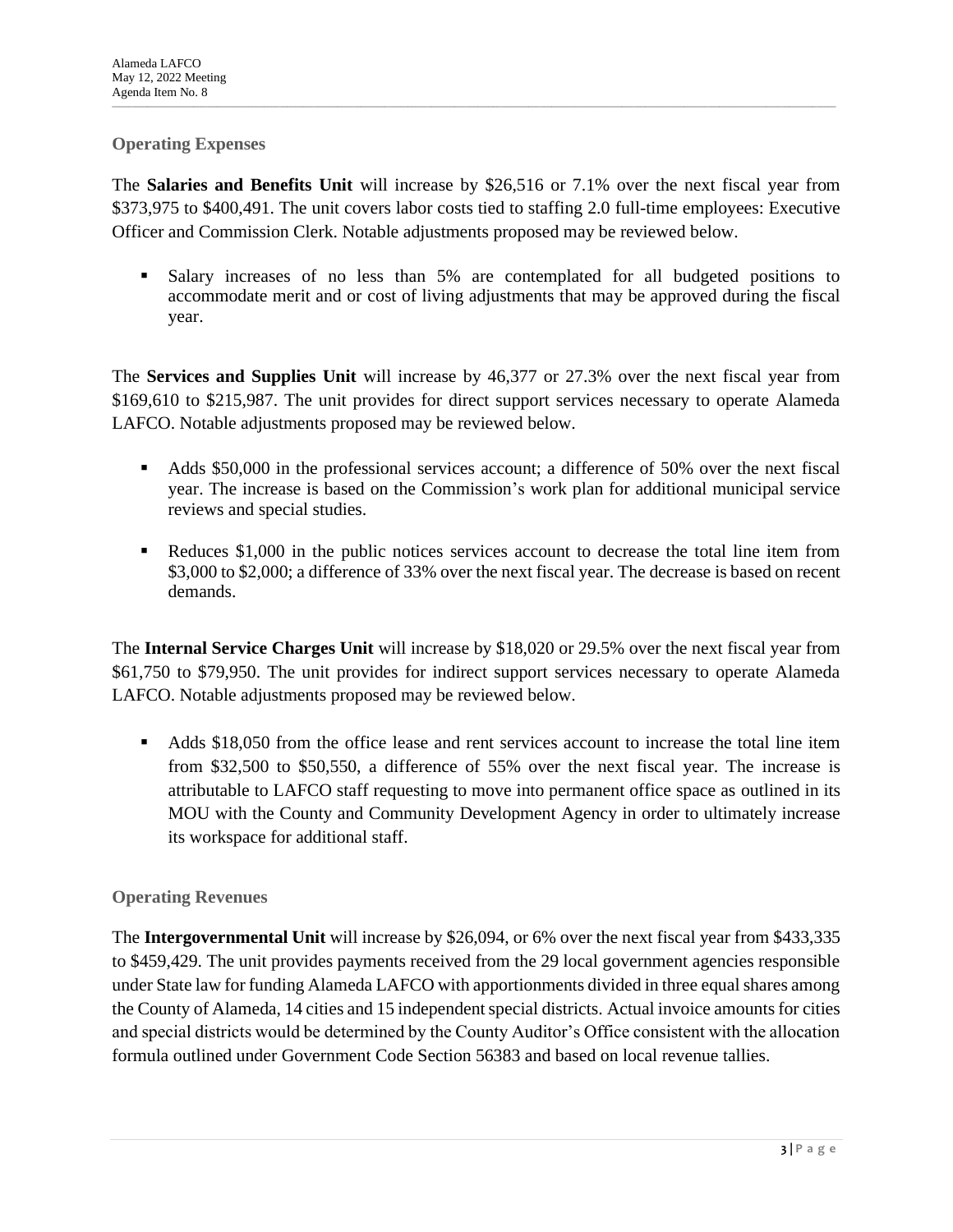The **Service Charge Unit** remain as is at \$30,000. This unit covers payments received from outside applicants to process change of organizations (annexations, detachments, formations, etc.), outside service extensions, and sphere of influence amendments.

*\_\_\_\_\_\_\_\_\_\_\_\_\_\_\_\_\_\_\_\_\_\_\_\_\_\_\_\_\_\_\_\_\_\_\_\_\_\_\_\_\_\_\_\_\_\_\_\_\_\_\_\_\_\_\_\_\_\_\_\_\_\_\_\_\_\_\_\_\_\_\_\_\_\_\_\_\_\_\_\_\_\_\_\_\_\_\_\_\_\_\_\_\_\_\_\_\_\_\_\_\_\_\_\_\_\_\_\_\_\_\_\_\_\_\_\_\_\_\_\_\_\_\_\_\_\_\_\_\_\_\_\_\_\_\_\_\_\_\_\_\_\_\_\_\_\_\_\_\_\_\_\_\_\_\_\_\_\_\_\_\_\_\_\_\_\_\_\_\_\_\_\_\_\_\_\_\_\_\_\_\_\_\_\_\_\_* 

The **Interest Earnings Unit** will remain as is at \$7,000. This total is consistent with recent quarters.

**Proposed Work Plan for FY 2022-2023**

The final work plan draws on a review of Alameda LAFCO's needs and goals by the Executive Officer and ahead of receiving input and direction from the Commission. It outlines 20 specific projects divided between statutory (legislative directives) and administrative (discretionary) activities. The projects are listed in sequence by assigned priority between high, moderate, and low. The majority of the projects are rollover from this current fiscal year with several additional items. A summary of notable high-priority projects follows.

#### Community Services Municipal Service Review

The project involves a countywide study on agencies that provide community services such as street maintenance and lighting, parks and recreation, mosquito and vector abatement, and lead abatement in Alameda County. The MSR will also review broadband services and any accessibility issues within the region.

#### Create Countywide Regional Water and Wastewater Committee

This item aims to follow the Commission's adopted recommendation from its 2021 Countywide Municipal Service Review to create a committee that includes all affected agencies that provide water, wastewater, stormwater, and flood control services to explore opportunities and share practices for collaboration on how the region can recycle water, or better utilize water that is already imported.

#### LAFCO Office Move

Staff is requesting to enter into a long-term rental agreement with the Community Development Agency for permanent office space. The Commission currently leases loft space from the CDA that supports two offices, and a small meeting area. Staff seeks to move into an office space located in the CDA Administration Building that offers at least three work-stations and a large conference space to eventually accommodate a LAFCO Analyst.

#### **Conclusion**

The final operating budget and work plan affirmatively responds to the feedback provided by the Commission along with the functional needs in meeting the agency's existing and expanding duties under State law. This includes advancing the Commission's outreach and educational opportunities throughout the community and region, conducting municipal service reviews to inform spheres of influence updates, and creating stakeholder groups to determine growth management policies.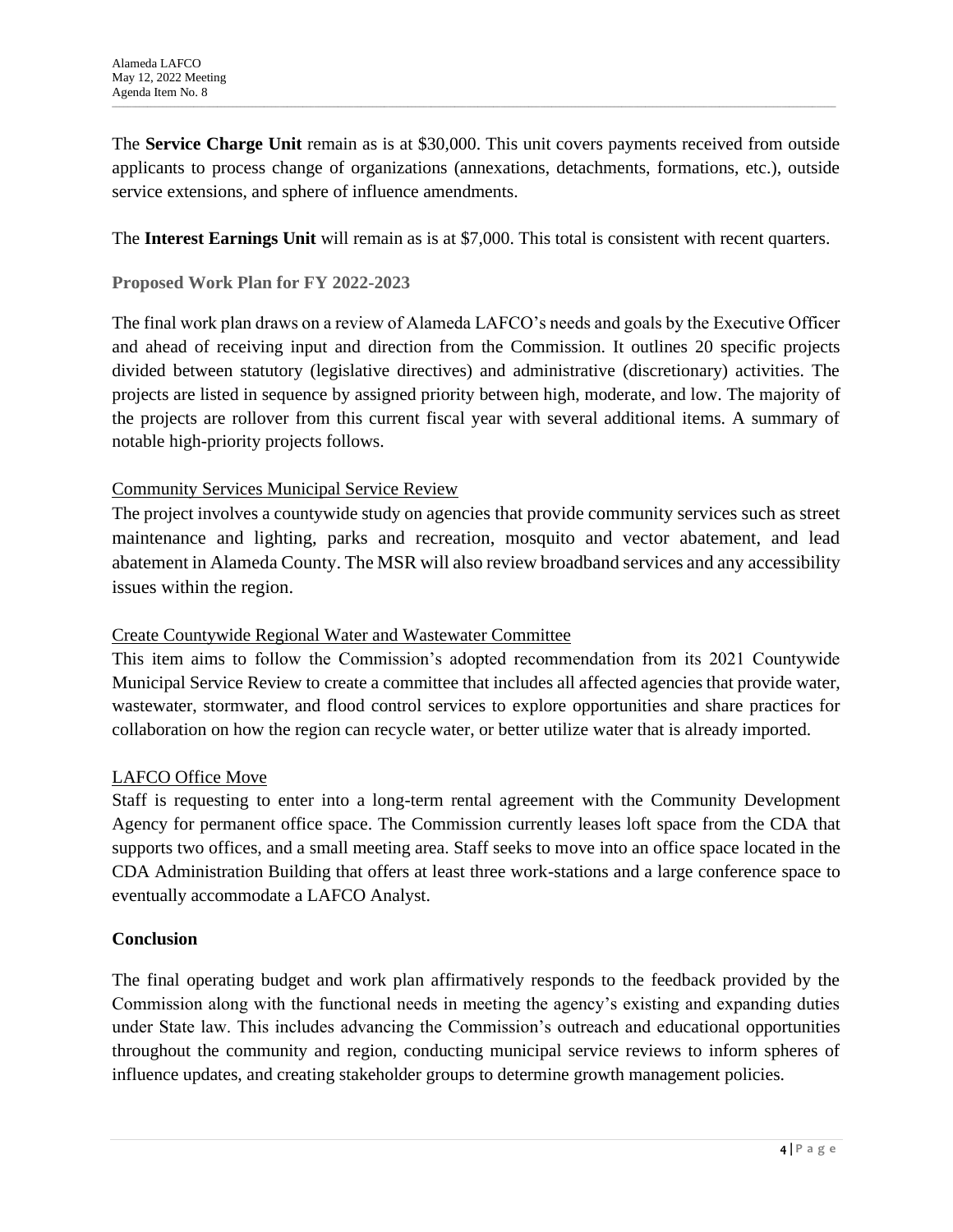The principal difference in the final budget is largely tied to the adjustments made in salaries and benefits and services and supplies units to account for cost-of-living adjustments and the demand for more professional services to conduct LAFCO special studies and MSRs.

*\_\_\_\_\_\_\_\_\_\_\_\_\_\_\_\_\_\_\_\_\_\_\_\_\_\_\_\_\_\_\_\_\_\_\_\_\_\_\_\_\_\_\_\_\_\_\_\_\_\_\_\_\_\_\_\_\_\_\_\_\_\_\_\_\_\_\_\_\_\_\_\_\_\_\_\_\_\_\_\_\_\_\_\_\_\_\_\_\_\_\_\_\_\_\_\_\_\_\_\_\_\_\_\_\_\_\_\_\_\_\_\_\_\_\_\_\_\_\_\_\_\_\_\_\_\_\_\_\_\_\_\_\_\_\_\_\_\_\_\_\_\_\_\_\_\_\_\_\_\_\_\_\_\_\_\_\_\_\_\_\_\_\_\_\_\_\_\_\_\_\_\_\_\_\_\_\_\_\_\_\_\_\_\_\_\_* 

#### **Alternatives for Action**

The following alternatives are available to the Commission:

#### Alternative One (Recommended):

Adopt the attached resolution approving the final budget and work plan for 2022-2023 with any desired changes; and

Direct the Executive Officer to circulate the final budget for 2022-2023 to all funding agencies and public.

#### Alternative Two:

Continue consideration of the item to a special meeting scheduled no later than the legislative deadline of June 15, 2022, and provide direction to staff with respect to any additional information requests.

#### **Recommendation**

It is recommended the Commission proceed with Alternative Action One.

#### **Procedures for Consideration**

This item has been placed on the agenda for action as part of a noticed public hearing. The following procedures are recommended for consideration.

- 1) Receive a verbal report from staff;
- 2) Invite questions from the Commission;
- 3) Open the public hearing and invite comments from audience (mandatory); and
- 4) Close the public hearing, discuss item, and consider recommendation.

Respectfully,

Foold for

Rachel Jones Executive Officer

Attachments:

- 1. Draft Resolution Adopting the Final Budget and Work Plan for FY 2022-2023
- 2. Final Budget for FY 2022-2023
- 3. Final Work Plan for FY 2022-2023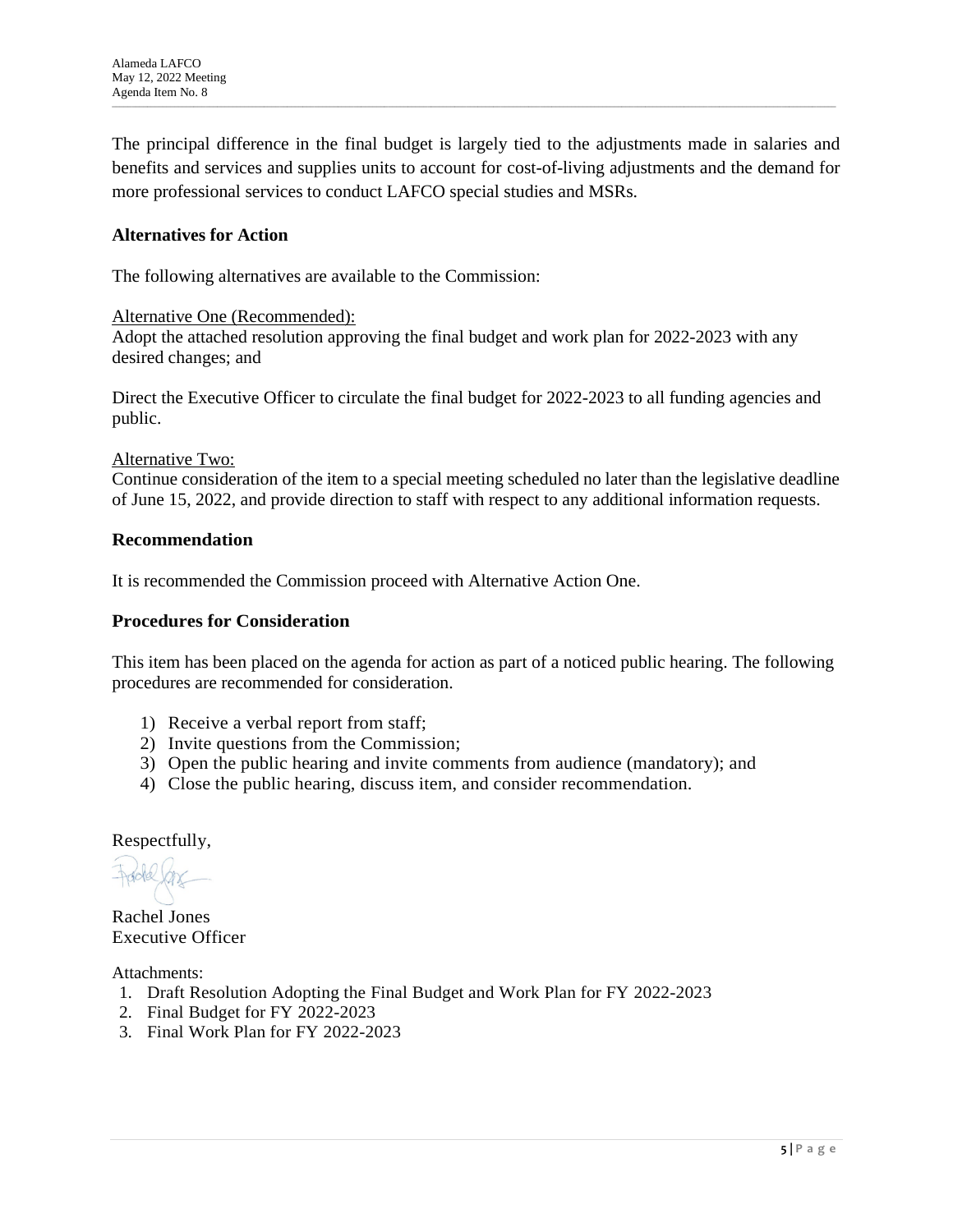#### **ALAMEDA LOCAL AGENCY FORMATION COMMISSION**

### **RESOLUTION OF THE ALAMEDA LOCAL AGENCY FORMATION COMMISSION ADOPTING A FINAL WORK PLAN AND BUDGET FOR FISCAL YEAR 2022-2023**

**WHEREAS**, the Cortese-Knox-Hertzberg Local Government Reorganization Act of 2000 requires the Alameda Local Agency Formation Commission ("Commission") to perform certain regulatory and planning duties for purposes of facilitating efficient and accountable local government; and

**WHEREAS**, the Commission is required to adopt proposed and final budgets each year by May  $1<sup>st</sup>$  and June  $15<sup>th</sup>$ , respectively; and

**WHEREAS**, the Commission's Executive Officer prepared a written report outlining recommendations with respect to anticipated work activities and budgetary needs in 2022-2023; and

**WHEREAS**, the Commission has heard and fully considered all evidence on a final work plan and budget for 2022-2023 presented at a public hearing held on May 12, 2022; and

**WHEREAS**, the adoption of a work plan and budget are not projects under the California Environmental Quality Act;

**NOW, THEREFORE, THE COMMISSION DOES HEREBY RESOLVE, DETERMINE AND ORDER** as follows:

- 1. The final operating budget for 2022-2023 shown as Exhibit A is APPROVED.
- 2. The final work plan for 2022-2023 shown as Exhibit B is APPROVED

**PASSED AND ADOPTED** by the Alameda Local Agency Formation Commission on May 12, 2022 by the following vote:

AYES:

NOES:

ABSTAIN:

ABSENT: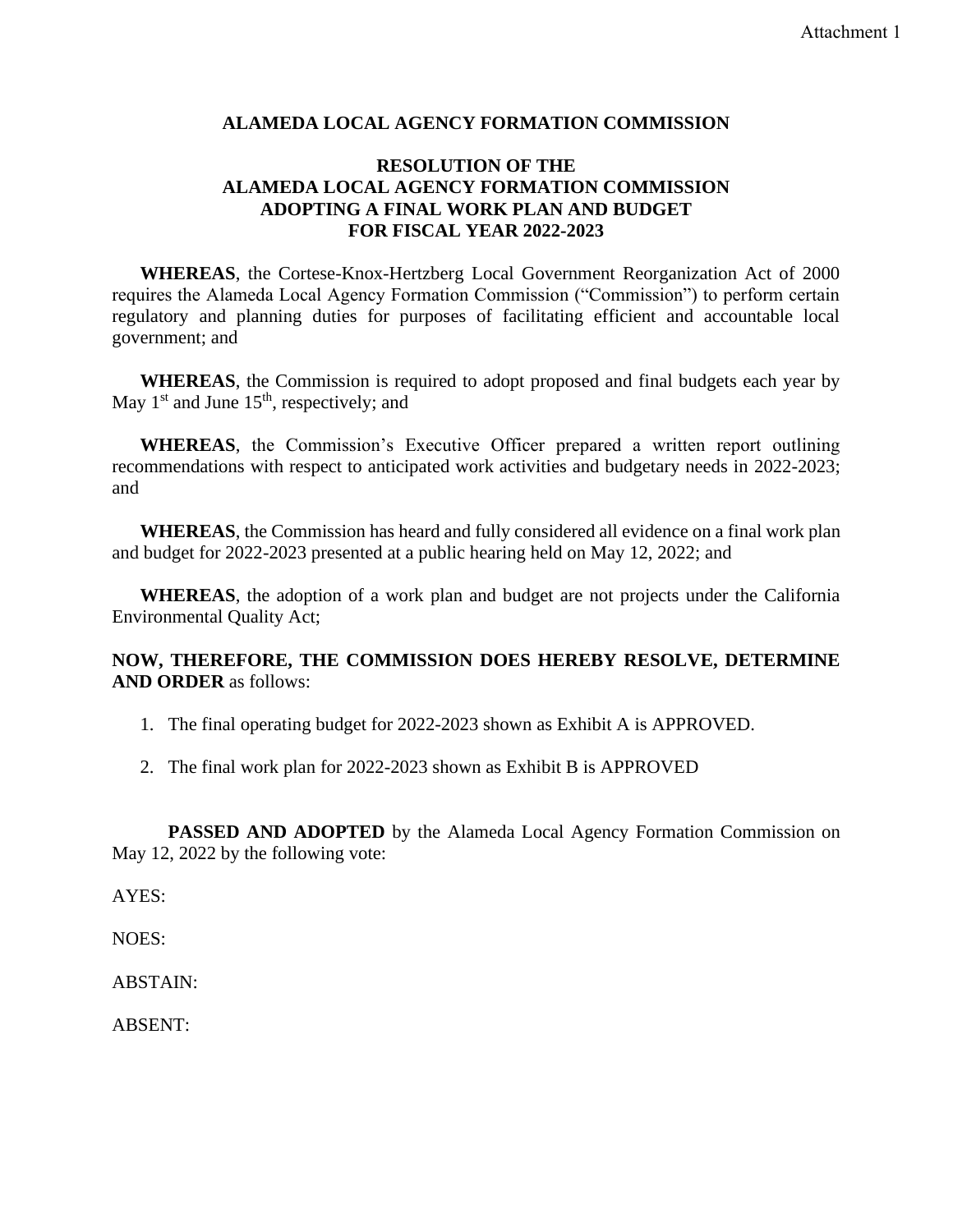APPROVED: ATTEST:

**\_\_\_\_\_\_\_\_\_\_\_\_\_\_\_\_\_\_** \_\_\_\_\_\_\_\_\_\_\_\_\_\_\_\_\_\_

Sblend Sblendorio Rachel Jones Chair Executive Officer

APPROVED TO FORM:

Andrew Massey Legal Counsel

**\_\_\_\_\_\_\_\_\_\_\_\_\_\_\_\_\_\_**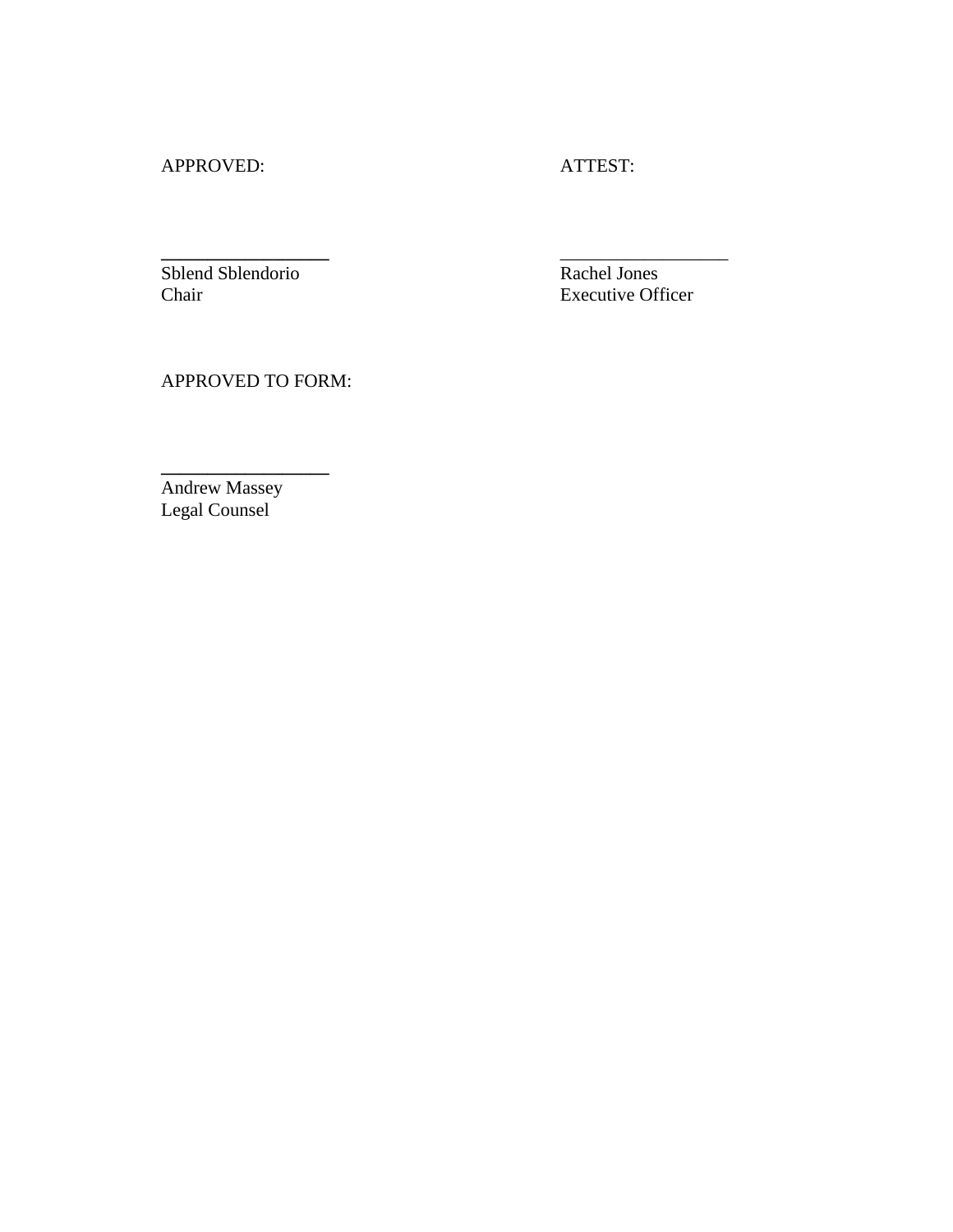# ALAMEDA LOCAL AGENCY FORMATION COMMISION

Regional Service Planning | Subdivision of the State of California

| <b>Expense Ledger</b>           |                                      | FY 2019-2020 |         | FY 2020-2021 |                          | FY 2021-2022 |           | FY 2022-2023             |                |                   |
|---------------------------------|--------------------------------------|--------------|---------|--------------|--------------------------|--------------|-----------|--------------------------|----------------|-------------------|
|                                 |                                      | Adopted      | Actuals | Adopted      | Projected                | Adopted      | Projected | Proposed                 |                | <b>Difference</b> |
|                                 |                                      |              |         |              |                          |              |           |                          |                |                   |
| <b>Salary and Benefit Costs</b> |                                      |              |         |              |                          |              |           |                          |                |                   |
| Account                         | Description                          |              |         |              |                          |              |           |                          |                |                   |
| 60001                           | <b>Staff Salaries</b>                | 308,307      | 263,373 | 234,254      | 172,085                  | 250,564      | 250,564   | 275,933                  | 25,369         |                   |
|                                 | (ACERA)                              | 175,275      | 149,961 | 122,903      | 88,649                   | 123,411      | 81,145    | 124,558                  | 1,147          |                   |
|                                 |                                      | 483,581      | 324,575 | 357,157      | 260,735                  | 373,975      | 373,975   | 400,491                  | 26,516         | 7.1%              |
|                                 | <b>Service and Supplies</b>          |              |         |              |                          |              |           |                          |                |                   |
| <u>Account</u>                  | Description                          |              |         |              |                          |              |           |                          |                |                   |
|                                 | Intern                               | 1,600        |         | 1,600        |                          |              |           |                          |                |                   |
| 610077                          | Postage                              | 1,000        | 1,000   | 1,000        | 1,000                    | 500          | 500       | 500                      |                |                   |
| 610141                          | Copier                               | 3,000        | 3,000   | 3,000        |                          | 1,000        | 500       | 500                      | (500.00)       | $-50.0\%$         |
| 610191                          | Pier Diems                           | 7,800        | 7,800   | 8,000        | 7,100                    | 8,500        | 7,000     | 7,500                    | (1,000.00)     | $-11.8%$          |
| 610211                          | Mileage/Travel                       | 1,300        | 1,300   | 1,300        |                          | 500          |           | 600                      | 100.00         | $20.0\%$          |
| 610461                          | Training (Conferences and Workshops) | 13,000       | 6,000   | 5,000        |                          | 2,500        |           | 2,500                    |                | $0.0\%$           |
| 610241                          | Records Retention                    | 1,000        | 1,000   | 1,000        | 300                      | 350          | 350       | 350                      |                | $0.0\%$           |
| 610261                          | Consultants                          | 90,000       | 90,000  | 96,000       | 42,527                   | 100,000      | 160,000   | 150,000                  | 50,000.00      | $50.0\%$          |
| 610261                          | Mapping - County                     | 5,000        | 5,000   | 5,000        |                          | 500          |           | $\overline{\phantom{a}}$ |                |                   |
| 610261                          | Planning Services                    | 5,000        | 6,000   | 5,000        |                          | 5,000        | 5,000     | 5,000                    |                | $0.0\%$           |
| 610261                          | <b>Legal Services</b>                | 30,000       | 21,775  | 25,000       |                          | 20,000       | 2,000     | 20,000                   |                | $0.0\%$           |
| 610311                          | CAO/CDA - County - Services          | 11,000       | 11,000  | 1,000        | 7,700                    | 1,000        | 1,000     | 1,000                    |                | $0.0\%$           |
| 610312                          | Audit Services                       | 7,700        | 10,000  | 10,000       |                          | 10,000       |           | 10,000                   |                | $0.0\%$           |
| 610351                          | Memberships                          | 10,476       | 10,476  | 10,762       | 10,662                   | 10,760       | 10,760    | 11,287                   | 527.00         | 4.9%              |
| 610421                          | Public Notices                       | 5,000        | 5,000   | 5,000        | 2,149                    | 3,000        | 750       | 2,000                    | (1,000.00)     | $-33.3%$          |
| 610441                          | Assessor - County - Services         | 2,500        | 2,500   | 2,500        |                          | 500          |           | 250                      | (250.00)       | $-50.0\%$         |
| 610461                          | Special Departmental                 | 1,500        | 1,500   | 1,500        | 1,000                    | 1,500        | 500       | 1,500                    | $\blacksquare$ | $0.0\%$           |
| 620041                          | Office Supplies                      | 4,000        | 4,000   | 4,000        | 916                      | 4,000        | 500       | 3,000                    | (1,000.00)     | $-25.0%$          |
|                                 |                                      | 200,876      | 187,351 | 186,662      | 73,354                   | 169,610      | 188,860   | 215,987                  | 46,377         | 27.3%             |
|                                 | <b>Internal Service Charges</b>      |              |         |              |                          |              |           |                          |                |                   |
| <b>Account</b>                  | Description                          |              |         |              |                          |              |           |                          |                |                   |
| 630051                          | Office Lease/Rent                    | 25,000       | 35,000  | 32,500       | 32,500                   | 32,500       | 32,500    | 50,550                   | 18,050         | 55.5%             |
| 630021                          | Communication Services               | 3,950        | 3,950   | 100          |                          | 100          | 100       | 100                      |                | $0.0\%$           |
| 630061                          | Information Technology               | 27,373       | 27,373  | 27,373       | 25,780                   | 25,870       | 25,870    | 26,000                   | 130            | 0.5%              |
| 630081                          | Risk Management                      | 3,100        | 3,100   | 3,100        | 3,280                    | 3,280        | 3,280     | 3,300                    | 20             | 0.6%              |
|                                 |                                      | 59,423       | 69,423  | 63,073       | 61,560                   | 61,750       | 61,750    | 79,950                   | 18,200         | 29.5%             |
| Contingencies                   |                                      | 50,000       | $\sim$  | 50,000       | $\overline{\phantom{a}}$ | 50,000       | $\sim$    | 50,000                   |                | 0.0%              |
| <u>Account</u>                  | Description                          |              |         |              |                          |              |           |                          |                |                   |
|                                 | <b>Operating Reserve</b>             |              |         |              |                          |              |           |                          |                |                   |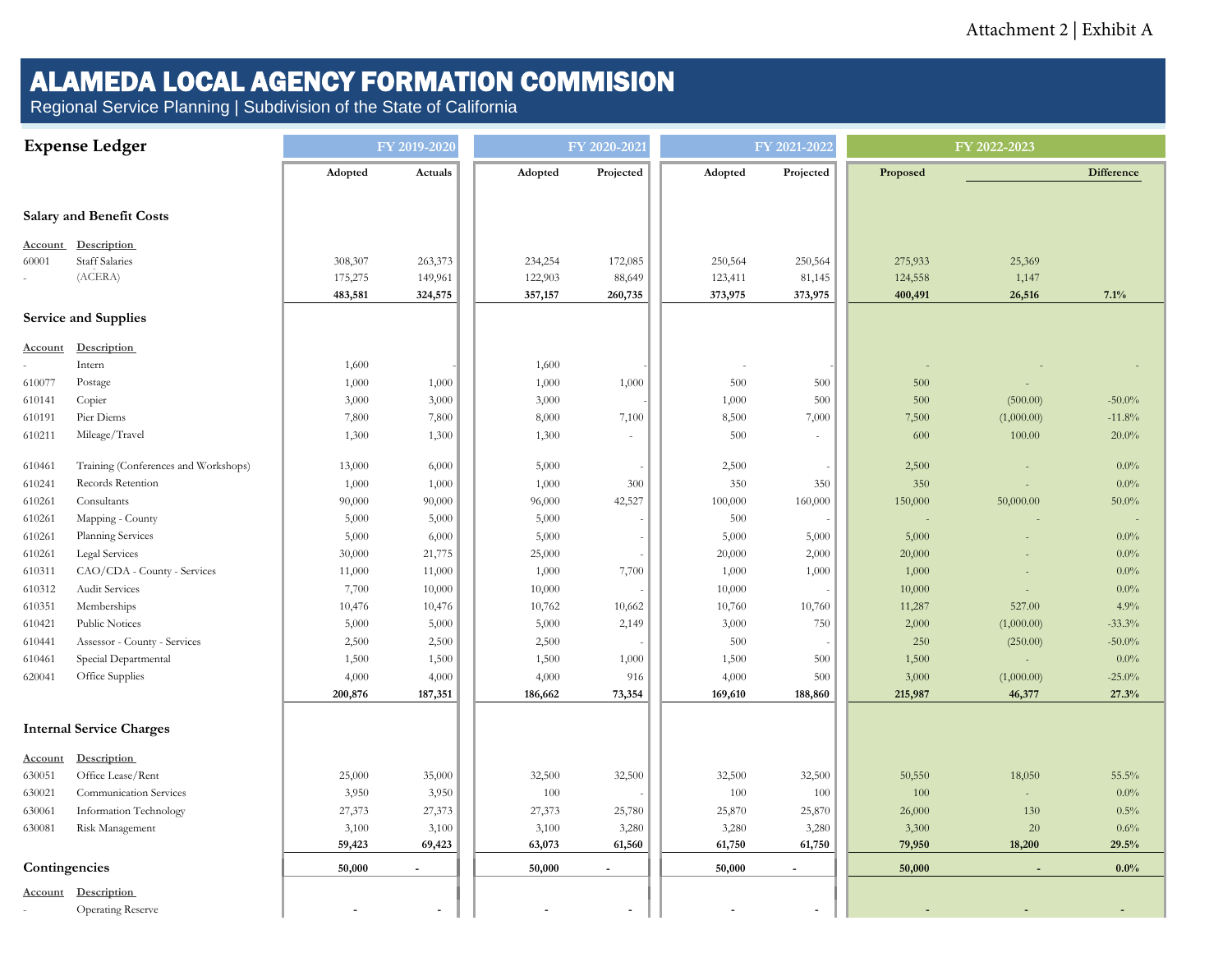| <b>EXPENSE TOTALS</b> | 793,880 | 581,349 | 656,892 | 395,649 | 655,335 | 624,585 | 746,428 | 91,093 | 13.9% |
|-----------------------|---------|---------|---------|---------|---------|---------|---------|--------|-------|
|                       |         |         |         |         |         |         |         |        |       |

| <b>Revenue Ledger</b>      | FY 2019-2020 |         | FY 2020-2021 |                          | FY 2021-2022             |           | FY 2022-2023 |        |                   |
|----------------------------|--------------|---------|--------------|--------------------------|--------------------------|-----------|--------------|--------|-------------------|
|                            | Adopted      | Actuals | Adopted      | Projected                | Adopted                  | Projected | Proposed     |        | <b>Difference</b> |
| Intergovernmental          |              |         |              |                          |                          |           |              |        |                   |
| Description<br>Account     |              |         |              |                          |                          |           |              |        |                   |
| Agency Contributions       |              |         |              |                          |                          |           |              |        |                   |
| County of Alameda          | 192,127      | 192,127 | 146,464      | 146,464                  | 144,445                  | 144,445   | 153,143      | 8,698  | $6.0\%$           |
| Cities                     | 192,127      | 192,127 | 146,464      | 146,464                  | 144,445                  | 144,445   | 153,143      | 8,698  | $6.0\%$           |
| Special Districts          | 192,127      | 192,127 | 146,464      | 146,464                  | 144,445                  | 144,445   | 153,143      | 8,698  | $6.0\%$           |
|                            | 576,380      | 576,380 | 439,392      | 439,392                  | 433,335                  | 433,335   | 459,429      | 26,094 | 6.0%              |
| <b>Service Charges</b>     |              |         |              |                          |                          |           |              |        |                   |
| Application Fees           | 30,000       | 25,000  | 30,000       | 38,643                   | 30,000                   | 10,000    | 30,000       |        | $0.0\%$           |
|                            |              |         |              |                          |                          |           |              |        |                   |
| Interest                   | 7,500        | 7,500   | 7,500        | 8,965                    | 7,000                    | 6,500     | 7,000        |        | $0.0\%$           |
| <b>Fund Balance Offset</b> | 180,000      |         | 180,000      | $\overline{\phantom{a}}$ | 185,000                  | 185,000   | 250,000      | 65,000 | 35.1%             |
| <b>REVENUE TOTALS</b>      | 793,880      | 608,880 | 656,892      | 487,000                  | 655,335                  | 634,835   | 746,429      | 91,094 | 13.9%             |
| <b>OPERATING NET</b>       |              | 27,531  |              | 91,351                   | $\overline{\phantom{a}}$ | 10,250    |              |        |                   |
|                            |              |         |              |                          |                          |           |              |        |                   |

| UNRESTRICTED FUND BALANCE | 741,830 | 833,587 | 558,337 |
|---------------------------|---------|---------|---------|
| As of June 30th           |         |         |         |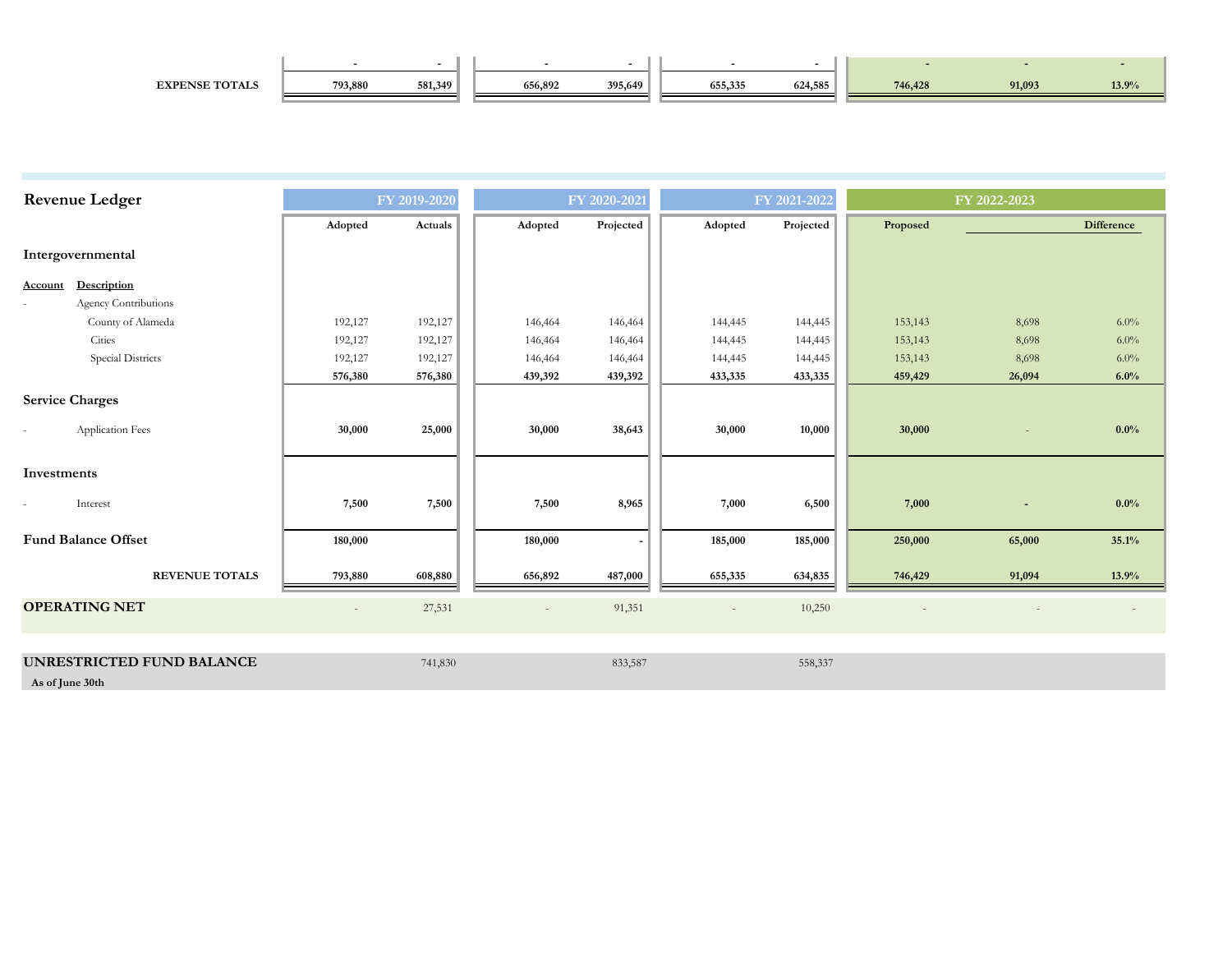## Attachment 3 | Exhibit B

#### **ALAMEDA LAFCO WORKPLAN | 2022-2023**

| <b>Priority</b> | <b>Urgency</b> | <b>Type</b>    | Project                                                      | <b>Key Issues</b>                                                                                                                        |
|-----------------|----------------|----------------|--------------------------------------------------------------|------------------------------------------------------------------------------------------------------------------------------------------|
| $\mathbf{1}$    | High           | Statutory      | <b>Community Services Municipal Service Review</b>           | Service Specific MSR   Identify Accessibility Issues for Broadband Services                                                              |
| $\overline{2}$  | High           | Statutory      | <b>General MSR on Fire Protection and Emergency Services</b> | Second MSR on Fire and Emergency Services sine 2006   Address Shared Opportunities                                                       |
| 3               | High           | Statutory      | Alameda County Resource Conservation District MSR            | MSR on resource conservation in Alameda County                                                                                           |
| 4               | High           | Administrative | LAFCO Office Move                                            | Fulfill Long-Term Lease in MOU with CDA; Aid in Hiring LAFCO Analyst                                                                     |
| 5               | High           | Statutory      | Countywide MSR on Police Services                            | Examine Current Provision and Need for Police Services and Related Financial and Governance<br>Considerations                            |
| 6               | High           | Administrative | South Livermore Valley Area Specific Plan                    | Provide a LAFCO Update on Plan and Review Current Trends                                                                                 |
| $\overline{7}$  | High           | Administrative | 2018-2021 Audits                                             | Verify Fund Balance; Perform Regular Audits                                                                                              |
| 8               | Moderate       | Administrative | Alameda LAFCO Brochure                                       | Create and Distribute Pamphlet for LAFCO Outreach and Education                                                                          |
| 9               | Moderate       | Statutory      | Informational Report on Island Annexations                   | Map all Unincorporated Islands and Examine Island Annexation Implementation Issues in<br>Alameda County                                  |
| 10              | Moderate       | Administrative | Create Countywide Regional Water and Wastewater<br>Committee | Explore Opportunities and Share Practices for Collobaration on Recycled Water for the Region<br>and Better Utilization of Imported Water |
| 11              | Moderate       | Statutory      | Unincorporated Areas Incorporation Feasbility Report         | Prepare a Feasibility Report on the Incorporation of Castro Valley and surrounding areas of<br>Ashland, Cherryland, and San Lorenzo      |
| 12              | Moderate       | Administrative | <b>SALC Grant Award</b>                                      | Continue Two-Year Process on Grant Project and Track Agricultural Trends                                                                 |
| 13              | Moderate       | Administrative | Prepare Informational Report on JPAs                         | Post Enactment of SB 1266; Enhance Repository on Local Government Services                                                               |
| 14              | Low            | Administrative | Review of County Transfer of Jurisdiction Policies           | Ensure Policies are Consistent with CKH                                                                                                  |
| 15              | Low            | Administrative | Update Application Packet and Mapping Requirements           | Streamline LAFCO Application and County Mapping Requirements; Make User Friendly                                                         |
| 16              | Low            | Administrative | Informational Report on Remen Tract                          | Special Report on Service Delivery                                                                                                       |
| 17              | Low            | Administrative | Bay Area LAFCO Meetings                                      | Attend Meetings with Other Bay Area LAFCOs for Projects/Training                                                                         |